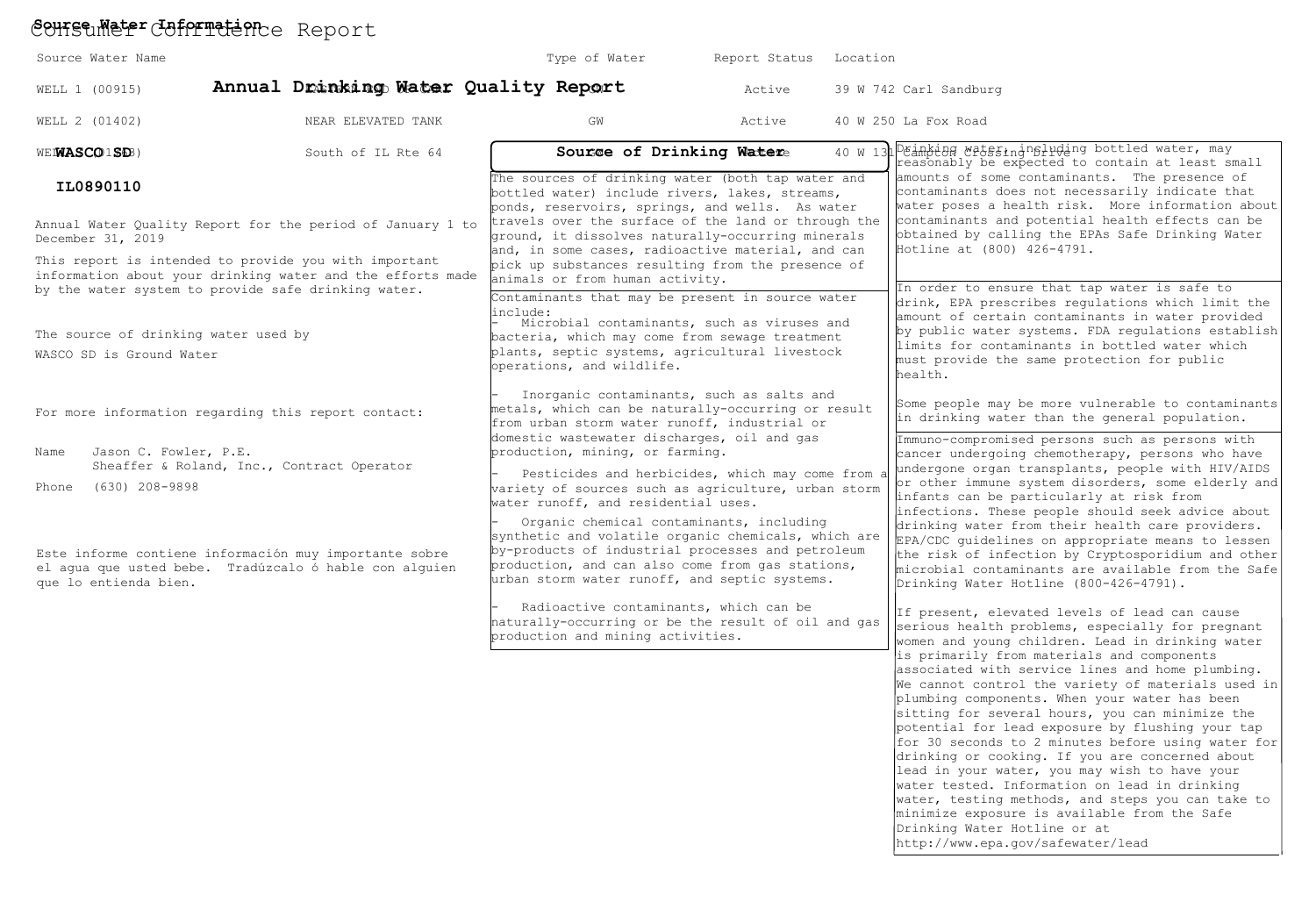#### **Source Water Assessment**

We want our valued customers to be informed about their water quality. If you would like to learn more, please feel welcome to attend any of our reqularly scheduled meetings. The source water assessment for our supply has been completed by the Illinois EPA. If you would like a copy of this information, please stop by the District office or call our water operator at (630)-208-9898. To view a summary version of the completed Source Water Assessments, including: Importance of Source Water; Susceptibility to Contamination Determination; and documentation/recommendation of Source Water Protection Efforts, you may access the Illinois EPA website at http://www.epa.state.il.us/cgi-bin/wp/swap-fact-sheets.pl.

Source of Water: WASCO SDTo determine Wasco Sanitary District's susceptibility to groundwater contamination, information obtained during a Well Site Survey performed by the Illinois Rural Water Association on April 22, 1999 was reviewed. Based on this information, one potential source of contamination was identified within proximity tof the water supply's wells: a sanitary sewer. The Illinois EPA does not consider the water supply's source water susceptible to contamination. This determination is based on a number of criteria including: monitoring conducted at the well; monitoring conducted at the entry point to the distribution system; and the available hydrogeologic data on the wells. In anticipation of the U.S. EPA's proposed Ground Water Rule, the Illinois EPA has determined that the Wasco Sanitary District's source water is not vulnerable to viral contamination. This determination is based upon the completed evaluation of the following criteria during the Vulnerability Waiver Process: the supply's wells are properly constructed with sound integrity and proper site conditions; a hydrogeologic barrier exists that should prevent pathogen movement; all potential routes and sanitary defects have been mitigated such that the source water is adequately protected; monitoring data did not indicate a history of disease outbreak; and a sanitary survey of the water supply did not indicate a viral contamination threat. Because the supply's wells are constructed in a confined aquifer, that should minimize the movement of pathogens into the wells, well hydraulics were not considered to be a significant factor in the vulnerability determination. Hence, well hydraulics were not evaluated for this groundwater supply.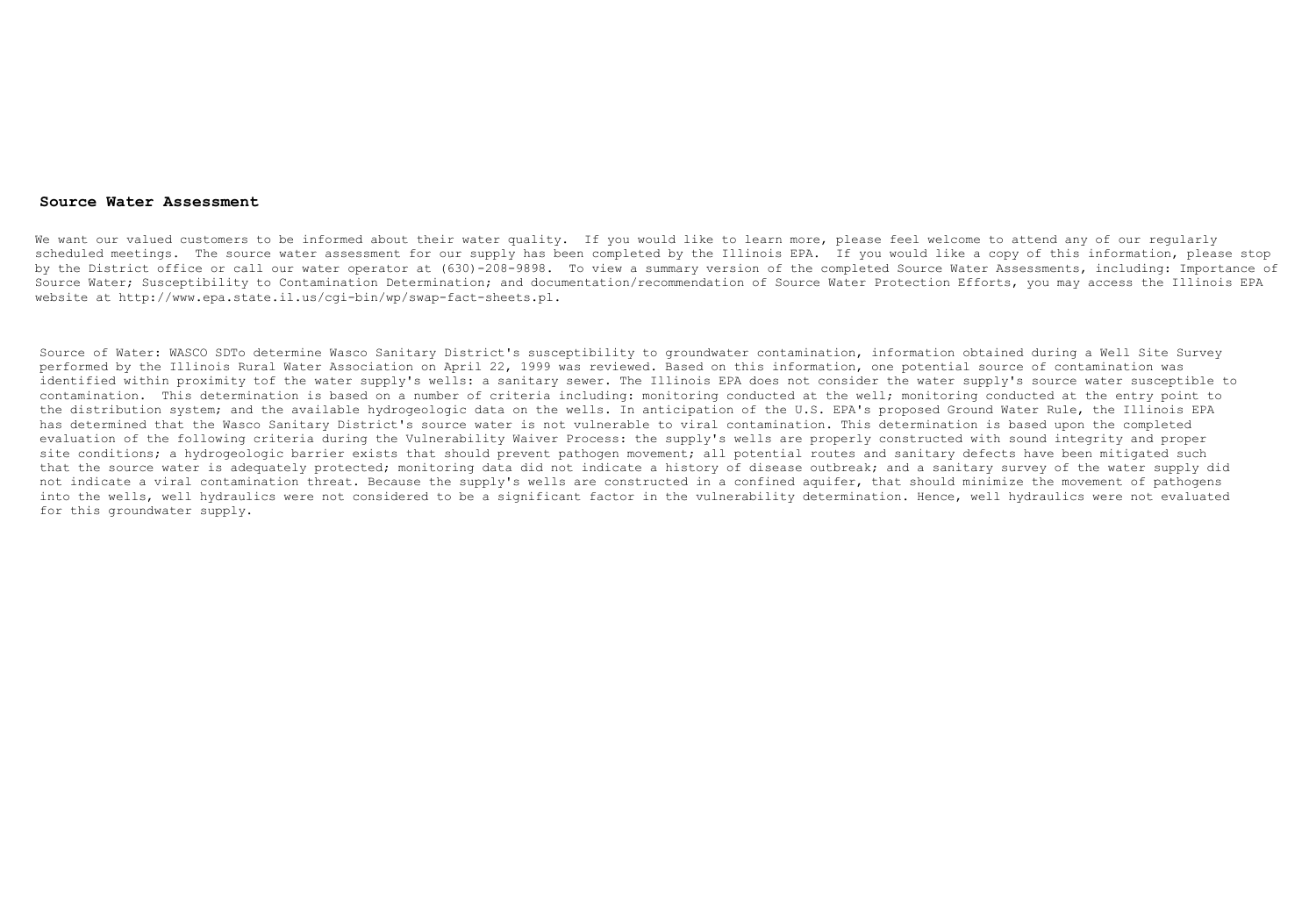#### **Lead and Copper**

Definitions:

Action Level Goal (ALG): The level of a contaminant in drinking water below which there is no known or expected risk to health. ALGs allow for a margin of safety.

Action Level: The concentration of a contaminant which, if exceeded, triggers treatment or other requirements which a water system must follow.

| Lead and Copper | Date Sampled | MCLG | Action Level<br>(AL) | 90th<br>Percentile | # Sites Over<br>AL | Units | Violation | Likely Source of Contamination                                                                                |
|-----------------|--------------|------|----------------------|--------------------|--------------------|-------|-----------|---------------------------------------------------------------------------------------------------------------|
| Copper          | 09/18/2018   | 1.3  | 1.3                  | 0.14               |                    | ppm   |           | Erosion of natural deposits; Leaching from<br>wood preservatives; Corrosion of household<br>plumbing systems. |
| Lead            | 09/18/2018   |      | 15.                  | 2.3                |                    | ppb   |           | Corrosion of household plumbing systems;<br>Erosion of natural deposits.                                      |

### **Water Quality Test Results**

| Definitions:                                          | The following tables contain scientific terms and measures, some of which may require explanation.                                                                                                                                                                         |
|-------------------------------------------------------|----------------------------------------------------------------------------------------------------------------------------------------------------------------------------------------------------------------------------------------------------------------------------|
| Avq:                                                  | Requlatory compliance with some MCLs are based on running annual average of monthly samples.                                                                                                                                                                               |
| Level 1 Assessment:                                   | A Level 1 assessment is a study of the water system to identify potential problems and determine (if possible) why<br>total coliform bacteria have been found in our water system.                                                                                         |
| Level 2 Assessment:                                   | A Level 2 assessment is a very detailed study of the water system to identify potential problems and determine (if<br>possible) why an E. coli MCL violation has occurred and/or why total coliform bacteria have been found in our water<br>system on multiple occasions. |
| Maximum Contaminant Level or MCL:                     | The highest level of a contaminant that is allowed in drinking water. MCLs are set as close to the MCLGs as feasible<br>using the best available treatment technology.                                                                                                     |
|                                                       | Maximum Contaminant Level Goal or MCLG: The level of a contaminant in drinking water below which there is no known or expected risk to health. MCLGs allow<br>for a margin of safety.                                                                                      |
| Maximum residual disinfectant level or<br>MRDL:       | The highest level of a disinfectant allowed in drinking water. There is convincing evidence that addition of a<br>disinfectant is necessary for control of microbial contaminants.                                                                                         |
| Maximum residual disinfectant level<br>goal or MRDLG: | The level of a drinking water disinfectant below which there is no known or expected risk to health. MRDLGs do not<br>reflect the benefits of the use of disinfectants to control microbial contaminants.                                                                  |
| Water Quality Test Results                            |                                                                                                                                                                                                                                                                            |
| na:                                                   | not applicable.                                                                                                                                                                                                                                                            |
| mrem:                                                 | millirems per year (a measure of radiation absorbed by the body)                                                                                                                                                                                                           |
| ppb:                                                  | micrograms per liter or parts per billion - or one ounce in 7,350,000 gallons of water.                                                                                                                                                                                    |
| ppm:                                                  | milligrams per liter or parts per million - or one ounce in 7,350 gallons of water.                                                                                                                                                                                        |
| Treatment Technique or TT:                            | A required process intended to reduce the level of a contaminant in drinking water.                                                                                                                                                                                        |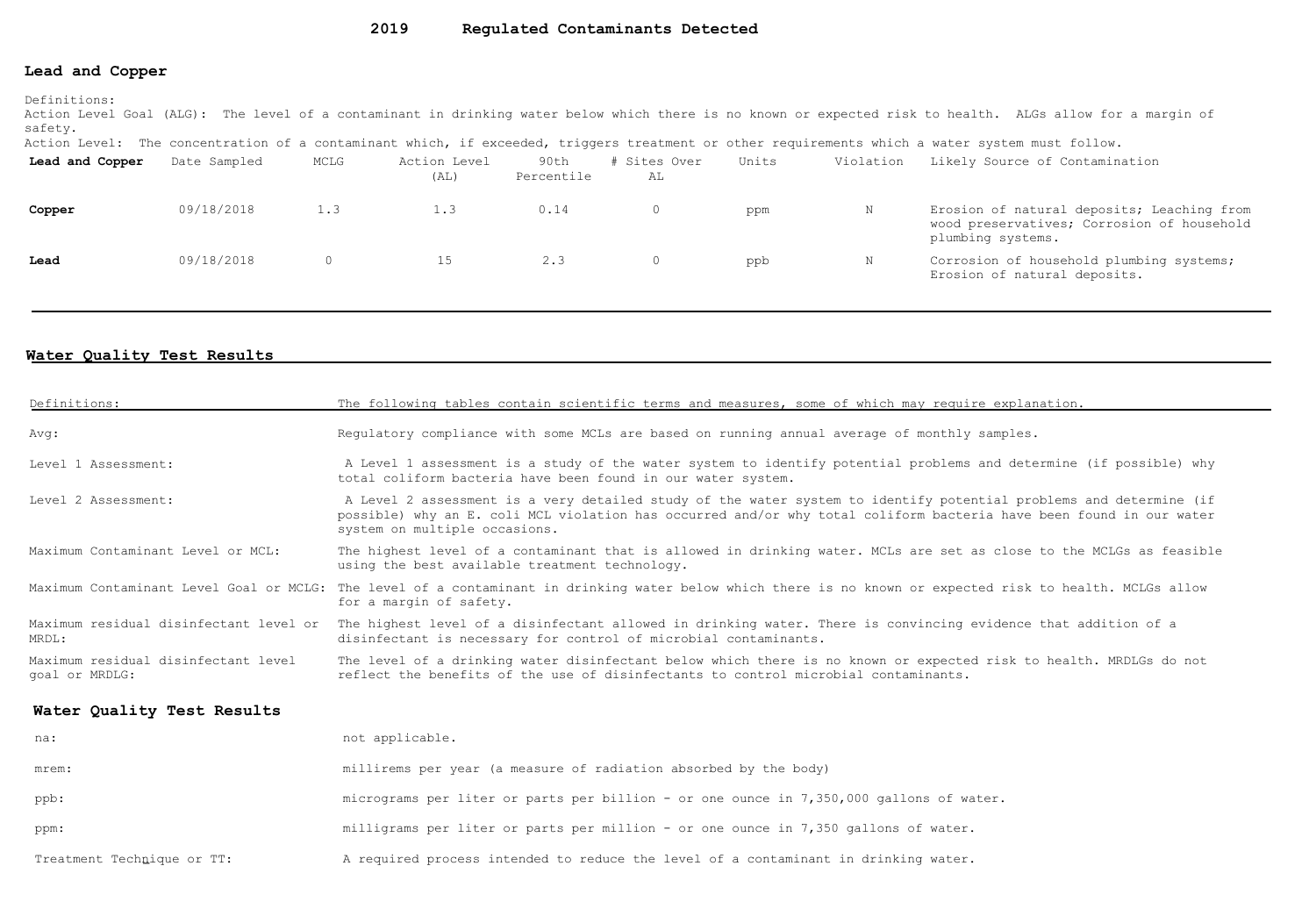## **Regulated Contaminants**

| Disinfectants and<br>Disinfection By-<br>Products | Collection<br>Date | Detected       | Highest Level Range of Levels<br>Detected | <b>MCLG</b>              | MCL.           | Units |             | Violation Likely Source of Contamination                                                                                         |
|---------------------------------------------------|--------------------|----------------|-------------------------------------------|--------------------------|----------------|-------|-------------|----------------------------------------------------------------------------------------------------------------------------------|
| Chlorine                                          | 2019               | $\mathbf{1}$   | $0.9 - 1$                                 | $MRDLG = 4$              | $MRDL = 4$     | ppm   | $\,$ N $\,$ | Water additive used to control microbes.                                                                                         |
| Haloacetic Acids<br>(HAA5)                        | 2019               | $\overline{2}$ | $2.2 - 2.2$                               | No goal for<br>the total | 60             | ppb   | N           | By-product of drinking water disinfection.                                                                                       |
| Total Trihalomethanes<br>(TTHM)                   | 2019               | $\overline{4}$ | $4.48 - 4.48$                             | No goal for<br>the total | 80             | ppb   | N           | By-product of drinking water disinfection.                                                                                       |
| Inorganic<br>Contaminants                         | Collection<br>Date | Detected       | Highest Level Range of Levels<br>Detected | MCLG                     | MCL            | Units |             | Violation Likely Source of Contamination                                                                                         |
| Barium                                            | 09/20/2017         | 0.27           | $0.27 - 0.27$                             | 2                        | $\overline{2}$ | ppm   | $\mathbf N$ | Discharge of drilling wastes; Discharge from<br>metal refineries; Erosion of natural deposits.                                   |
| Fluoride                                          | 09/20/2017         | 0.736          | $0.736 - 0.736$                           | $\overline{4}$           | 4.0            | ppm   | $\,$ N $\,$ | Erosion of natural deposits; Water additive<br>which promotes strong teeth; Discharge from<br>fertilizer and aluminum factories. |
| Iron                                              | 09/20/2017         | 0.053          | $0.053 - 0.053$                           |                          | 1.0            | ppm   | N           | This contaminant is not currently regulated by<br>the USEPA. However, the state regulates.<br>Erosion of natural deposits.       |
| Manganese                                         | 09/20/2017         | 1.9            | $1.9 - 1.9$                               | 150                      | 150            | ppb   | N           | This contaminant is not currently regulated by<br>the USEPA. However, the state regulates.<br>Erosion of natural deposits.       |
| Sodium                                            | 09/20/2017         | 9.5            | $95 - 95$                                 |                          |                | ppm   | N           | Erosion from naturally occuring deposits.<br>Used in water softener regeneration.                                                |